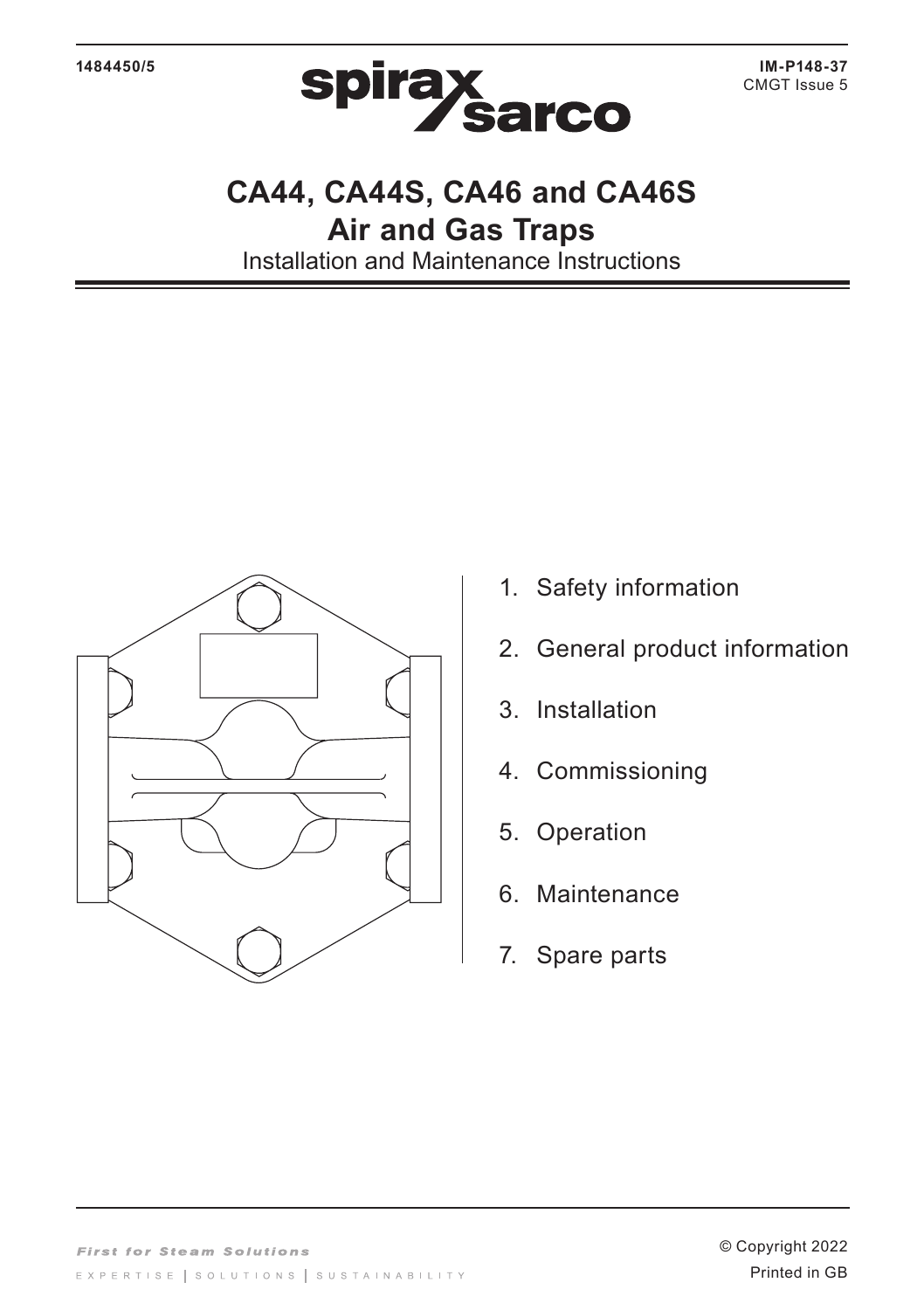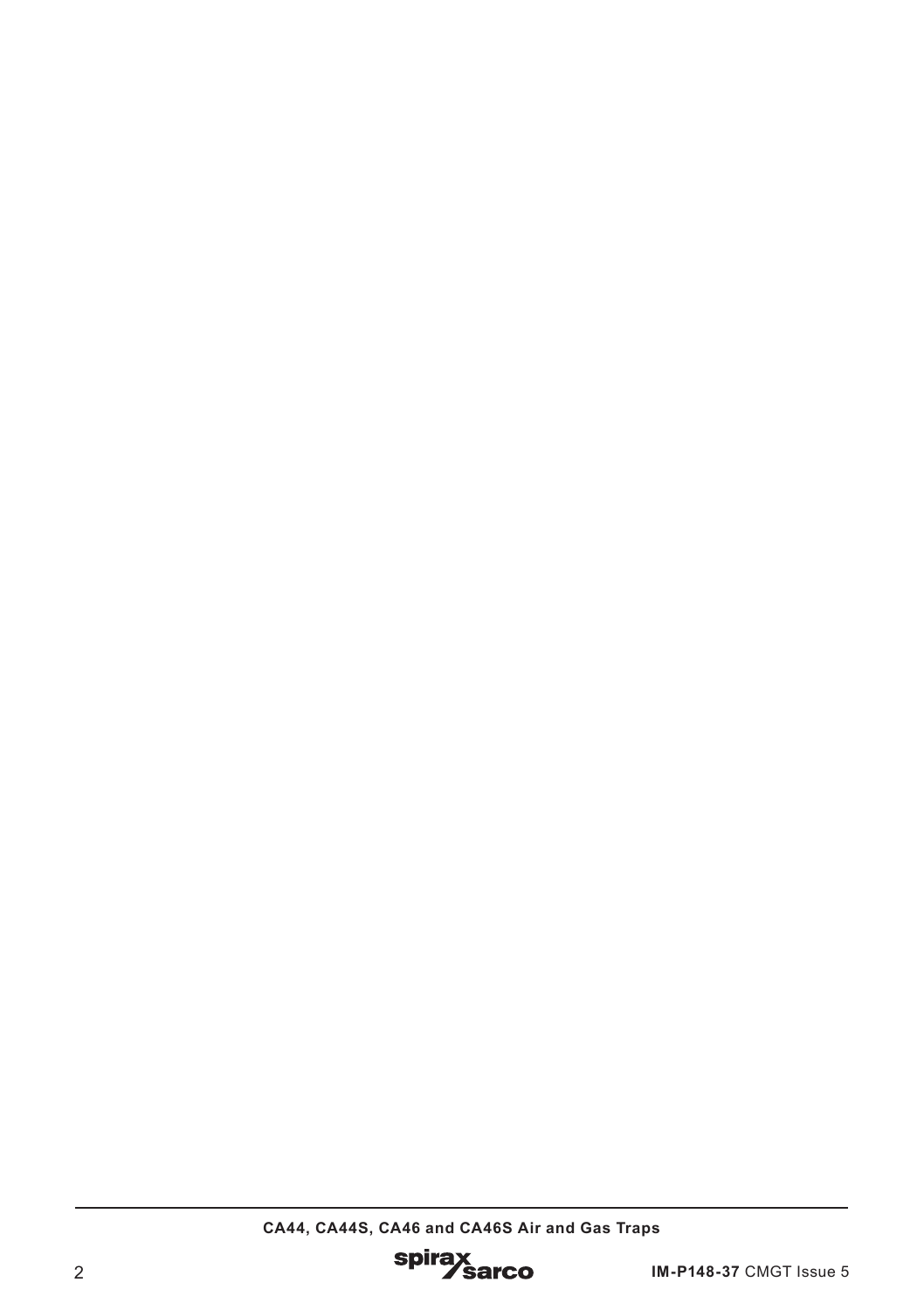# **1. Safety information**

**Safe operation of this product can only be guaranteed if it is properly installed, commissioned, used and maintained by qualified personnel (see Section 1.11) in compliance with the operating instructions. General installation and safety instructions for pipeline and plant construction, as well as the proper use of tools and safety equipment must also be complied with.**

## **1.1 Intended use**

**Referring to the Installation and Maintenance Instructions, name-plate and Technical Information Sheet, check that the product is suitable for the intended use/application. This product complies with the requirements of the EU Pressure Equipment Directive/UK Pressure Equipment (Safety) Regulations and falls within Category 'SEP'.** 

**It should be noted that products within this category are required by the Directive not to carry**  the  $\epsilon$  mark.

| Product<br><b>Size</b> |                    | <b>PED category</b> | <b>CE</b> marked |
|------------------------|--------------------|---------------------|------------------|
| CA44 and CA46          | <b>DN15 - DN20</b> | <b>SEP</b>          | No               |
|                        | <b>DN25</b>        |                     | Yes              |
| <b>CA44S and CA46S</b> | <b>DN15 - DN20</b> | <b>SEP</b>          | No               |
|                        | <b>DN25 - DN50</b> |                     | Yes              |

- **i) This product has been specifically designed for use on steam, air or water/condensate which are in Group 2 of the above mentioned Pressure Equipment Directive. The products' use on other fluids may be possible but, if this is contemplated, Spirax Sarco should be contacted to confirm the suitability of the product for the application being considered.**
- **ii) Check material suitability, pressure and temperature and their maximum and minimum values. If the maximum operating limits of the product are lower than those of the system in which it is being fitted, or if malfunction of the product could result in a dangerous overpressure or overtemperature occurrence, ensure a safety device is included in the system to prevent such over-limit situations.**
- **iii) Determine the correct installation situation and direction of fluid flow.**
- **iv) Spirax Sarco products are not intended to withstand external stresses that may be induced by any system to which they are fitted. It is the responsibility of the installer to consider these stresses and take adequate precautions to minimise them.**
- **v) Remove protection covers from all connections and protective film from all name-plates, where appropriate, before installation on steam or other high temperature applications.**

## **1.2 Access**

**Ensure safe access and if necessary a safe working platform (suitably guarded) before attempting to work on the product. Arrange suitable lifting gear if required.**

## **1.3 Lighting**

**Ensure adequate lighting, particularly where detailed or intricate work is required.**

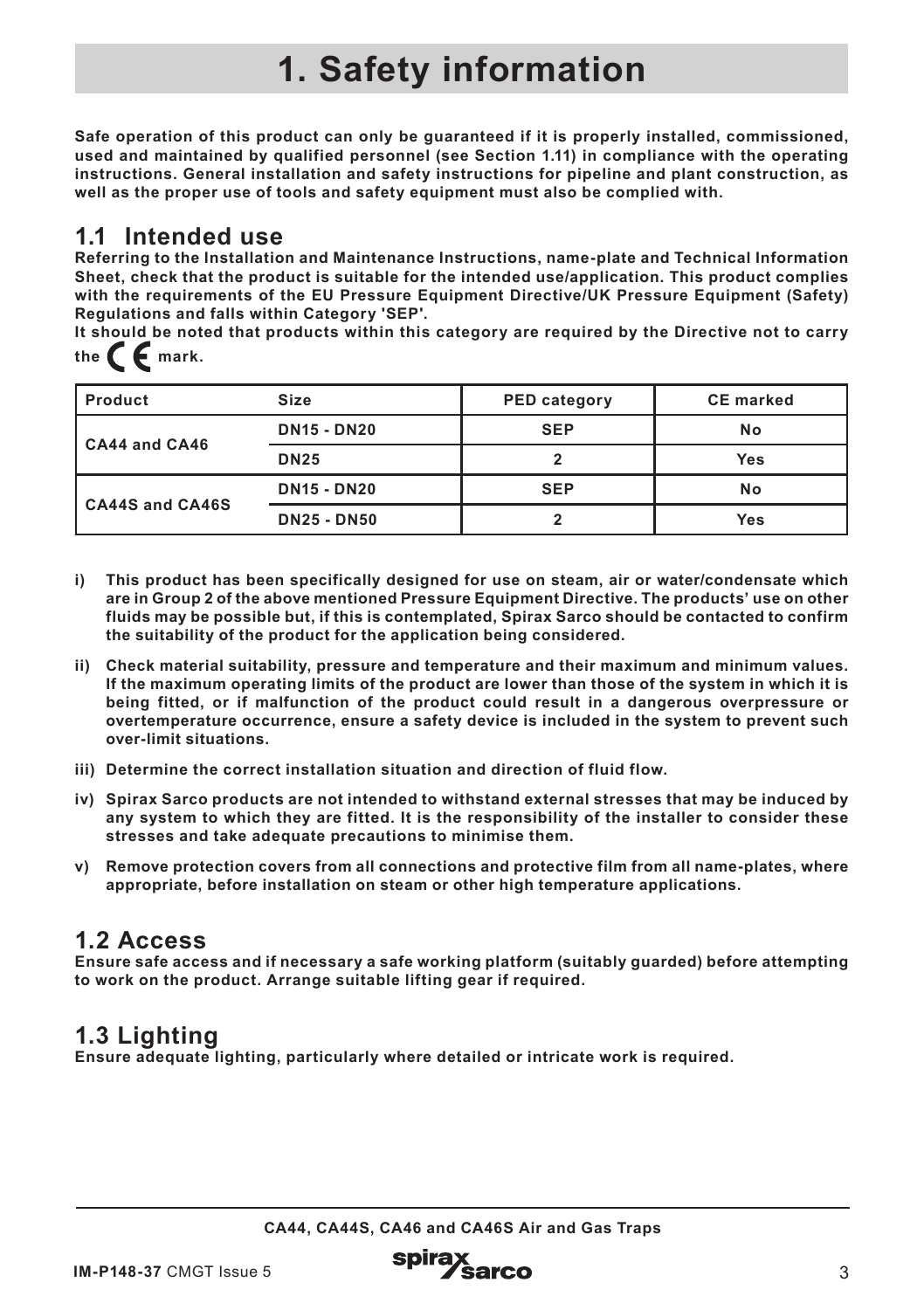## **1.4 Hazardous liquids or gases in the pipeline**

**Consider what is in the pipeline or what may have been in the pipeline at some previous time. Consider: flammable materials, substances hazardous to health, extremes of temperature.**

## **1.5 Hazardous environment around the product**

**Consider: explosion risk areas, lack of oxygen (e.g. tanks, pits), dangerous gases, extremes of temperature, hot surfaces, fire hazard (e.g. during welding), excessive noise, moving machinery.**

## **1.6 The system**

**Consider the effect on the complete system of the work proposed. Will any proposed action (e.g. closing isolation valves, electrical isolation) put any other part of the system or any personnel at risk?** 

**Dangers might include isolation of vents or protective devices or the rendering ineffective of controls or alarms. Ensure isolation valves are turned on and off in a gradual way to avoid system shocks.**

## **1.7 Pressure systems**

**Ensure that any pressure is isolated and safely vented to atmospheric pressure. Consider double isolation (double block and bleed) and the locking or labelling of closed valves. Do not assume that the system has depressurised even when the pressure gauge indicates zero.**

## **1.8 Temperature**

**Allow time for temperature to normalise after isolation to avoid danger of burns.**

#### **Viton - CA44 and CA46 main valve cone:**

**If the the main valve cone (made of Viton) has been subjected to a temperature approaching 315 °C (599 °F) or higher it may have decomposed and formed hydrofluoric acid. Avoid skin contact and inhalation of any fumes as the acid will cause deep skin burns and damage the respiratory system.**

## **1.9 Tools and consumables**

**Before starting work ensure that you have suitable tools and / or consumables available. Use only genuine Spirax Sarco replacement parts.**

## **1.10 Protective clothing**

**Consider whether you and / or others in the vicinity require any protective clothing to protect against the hazards of, for example, chemicals, high / low temperature, radiation, noise, falling objects, and dangers to eyes and face.**

## **1.11 Permits to work**

**All work must be carried out or be supervised by a suitably competent person.**

**Installation and operating personnel should be trained in the correct use of the product according to the Installation and Maintenance Instructions.**

**Where a formal 'permit to work' system is in force it must be complied with. Where there is no such system, it is recommended that a responsible person should know what work is going on and, where necessary, arrange to have an assistant whose primary responsibility is safety. Post 'warning notices' if necessary.**

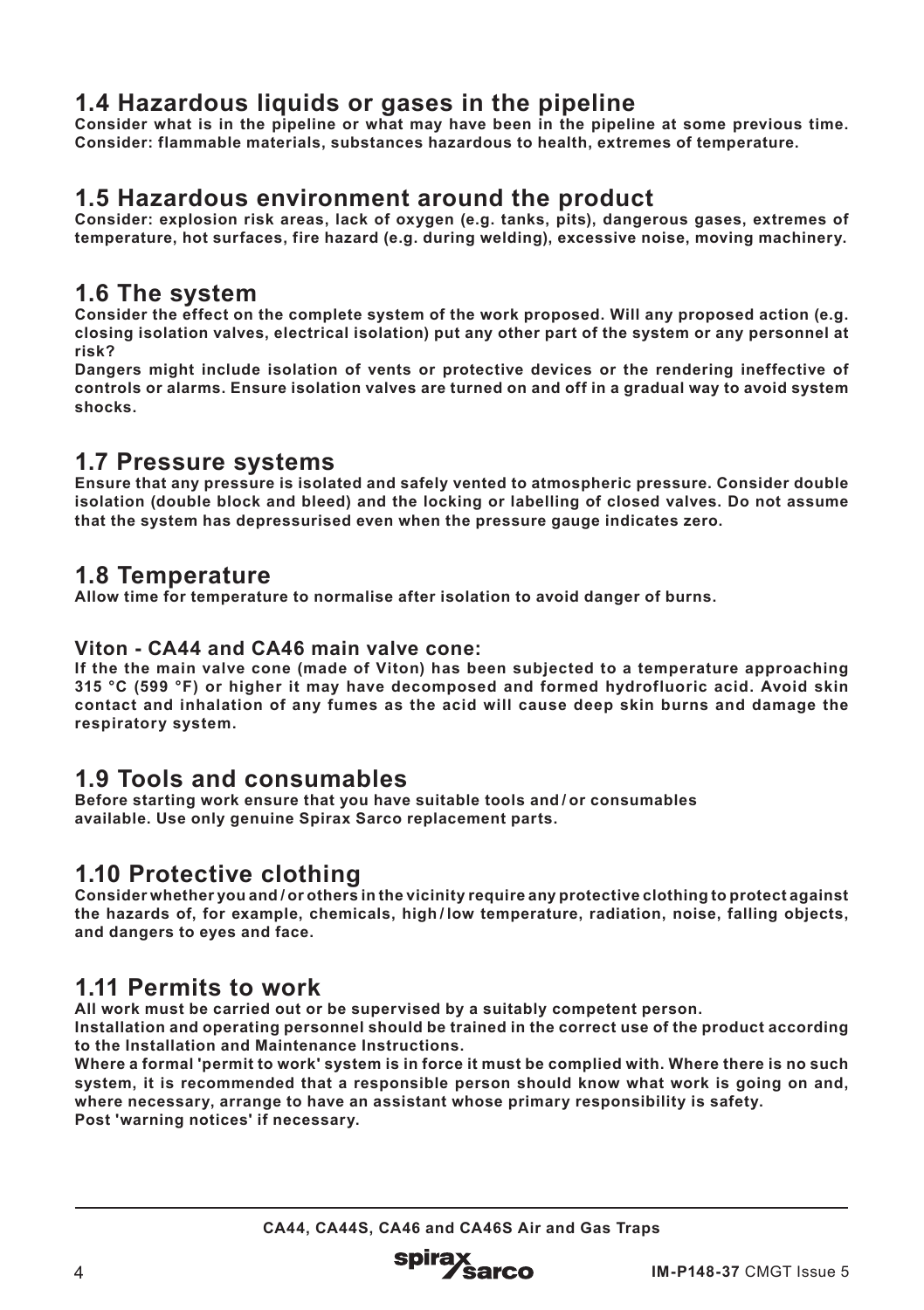## **1.12 Handling**

**Manual handling of large and / or heavy products may present a risk of injury. Lifting, pushing, pulling, carrying or supporting a load by bodily force can cause injury particularly to the back. You are advised to assess the risks taking into account the task, the individual, the load and the working environment and use the appropriate handling method depending on the circumstances of the work being done.**

## **1.13 Residual hazards**

**In normal use the external surface of the product may be very hot. If used at the maximum permitted operating conditions the surface temperature of some products may reach temperatures in excess of 400 °C (752 °F).**

**Many products are not self-draining. Take due care when dismantling or removing the product from an installation (refer to 'Maintenance instructions').**

## **1.14 Freezing**

**Provision must be made to protect products which are not self-draining against frost damage in environments where they may be exposed to temperatures below freezing point.**

## **1.15 Disposal**

**Unless otherwise stated in the Installation and Maintenance Instructions, this product is recyclable and no ecological hazard is anticipated with its disposal providing due care is taken, EXCEPT:**

#### **Viton - CA44 and CA46 main valve cone:**

- **- Waste parts can be landfilled, when in compliance with National and Local regulations.**
- **- Waste parts can be incinerated, but a scrubber must be used to remove Hydrogen Fluoride, which is evolved from the product and with compliance to National and Local regulations.**
- **- Parts are insoluble in aquatic media.**

## **1.16 Returning products**

**Customers and stockists are reminded that under EC Health, Safety and Environment Law, when returning products to Spirax Sarco they must provide information on any hazards and the precautions to be taken due to contamination residues or mechanical damage which may present a health, safety or environmental risk. This information must be provided in writing including Health and Safety data sheets relating to any substances identified as hazardous or potentially hazardous.**

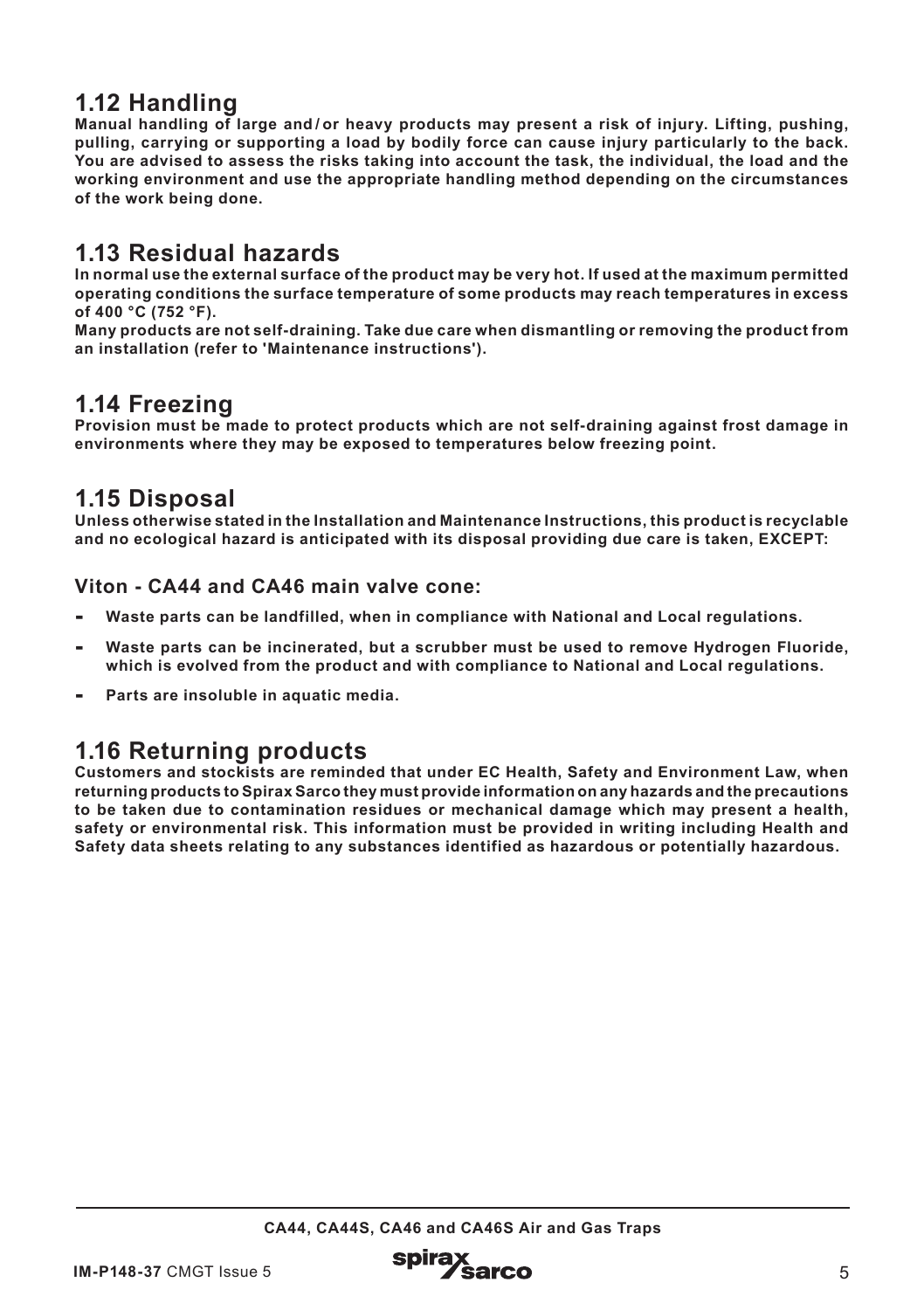## **2.1 General description**

| <b>CA44</b>  | DN15 and DN20 Flanged<br>The CA44 is a carbon steel ball float air and gas trap. It is available with a soft valve cone<br>and has horizontal flanged connections. The cover will be drilled and tapped 1/2" BSP or<br>NPT for the purpose of fitting a balance line.<br>Body and cover castings are produced by a TÜV approved foundry.                                                                                                                                                                                                                                       |  |  |  |  |
|--------------|--------------------------------------------------------------------------------------------------------------------------------------------------------------------------------------------------------------------------------------------------------------------------------------------------------------------------------------------------------------------------------------------------------------------------------------------------------------------------------------------------------------------------------------------------------------------------------|--|--|--|--|
| <b>CA44S</b> | DN15, DN20, DN25, DN40, DN50 Flanged and 1" screwed/socket weld<br>The CA44S is a carbon steel ball float air and gas trap. It is available with a metal valve<br>cone and has horizontal flanged, screwed or socket weld connections. With exception to<br>the DN40 and DN50, the cover will be drilled and tapped 1/2" BSP or NPT for the purpose<br>of fitting a balance line (also available for the socket weld version). The cover on the DN40<br>and DN50 wil be drilled and tapped 3/4" BSP or NPT.<br>Body and cover castings are produced by a TÜV approved foundry. |  |  |  |  |
| <b>CA46</b>  | DN15 and DN20 Flanged<br>The CA46 is an austenitic stainless steel ball float air and gas trap. It is available with a soft<br>valve cone and has horizontal flanged connections. The cover will be drilled and tapped 1/2"<br>BSP or NPT for the purpose of fitting a balance line.<br>Body and cover castings are produced by a TÜV approved foundry.                                                                                                                                                                                                                        |  |  |  |  |
| <b>CA46S</b> | DN15, DN20, DN25, DN40 and DN50 Flanged<br>The CA46S is an austenitic stainless steel ball float air and gas trap. It has a metal valve<br>cone and is available with horizontal flanged connections. With exception to the DN40<br>and DN50, the cover will be drilled and tapped $\frac{1}{2}$ " BSP or NPT for the purpose of fitting a<br>balance line. The cover on the DN40 and DN50 will be drilled and tapped 3/4" BSP or NPT.<br>Body and cover castings are produced by a TÜV approved foundry.                                                                      |  |  |  |  |

#### **Operating media**

The CA44 and CA46 are designed for use on air or gases within PED group 2.

**Note**: The CA44 and CA46 are not suitable for use on PED group 1 liquids or gases.

**Note:** For additional information see the following Technical Information Sheets:

| Product      | <b>Sizes and connections</b> |                         | <b>Material</b>               | <b>Section</b> | TI reference |
|--------------|------------------------------|-------------------------|-------------------------------|----------------|--------------|
| <b>CA44</b>  | DN15 - DN20                  | Carbon steel<br>Flanged |                               | Section 2.2    | TI-P148-02   |
|              | DN15 - DN25                  | Flanged                 | Carbon steel                  | Section 2.2    | TI-P148-02   |
| <b>CA44S</b> | <b>DN40 - DN50</b>           | Flanged                 | Carbon steel                  | Section 2.2    | TI-P148-03   |
|              | 1"                           | Screwed                 | Carbon steel                  | Section 2.2    | TI-P148-23   |
| CA46         | DN15 - DN20                  | Flanged                 | Austenitic<br>stainless steel | Section 2.3    | TI-P148-04   |
|              | DN15 - DN25                  | Flanged                 |                               | Section 2.3    | TI-P148-04   |
| <b>CA46S</b> | DN40 - DN50                  | Flanged                 | Austenitic<br>stainless steel | Section 2.3    | TI-P148-07   |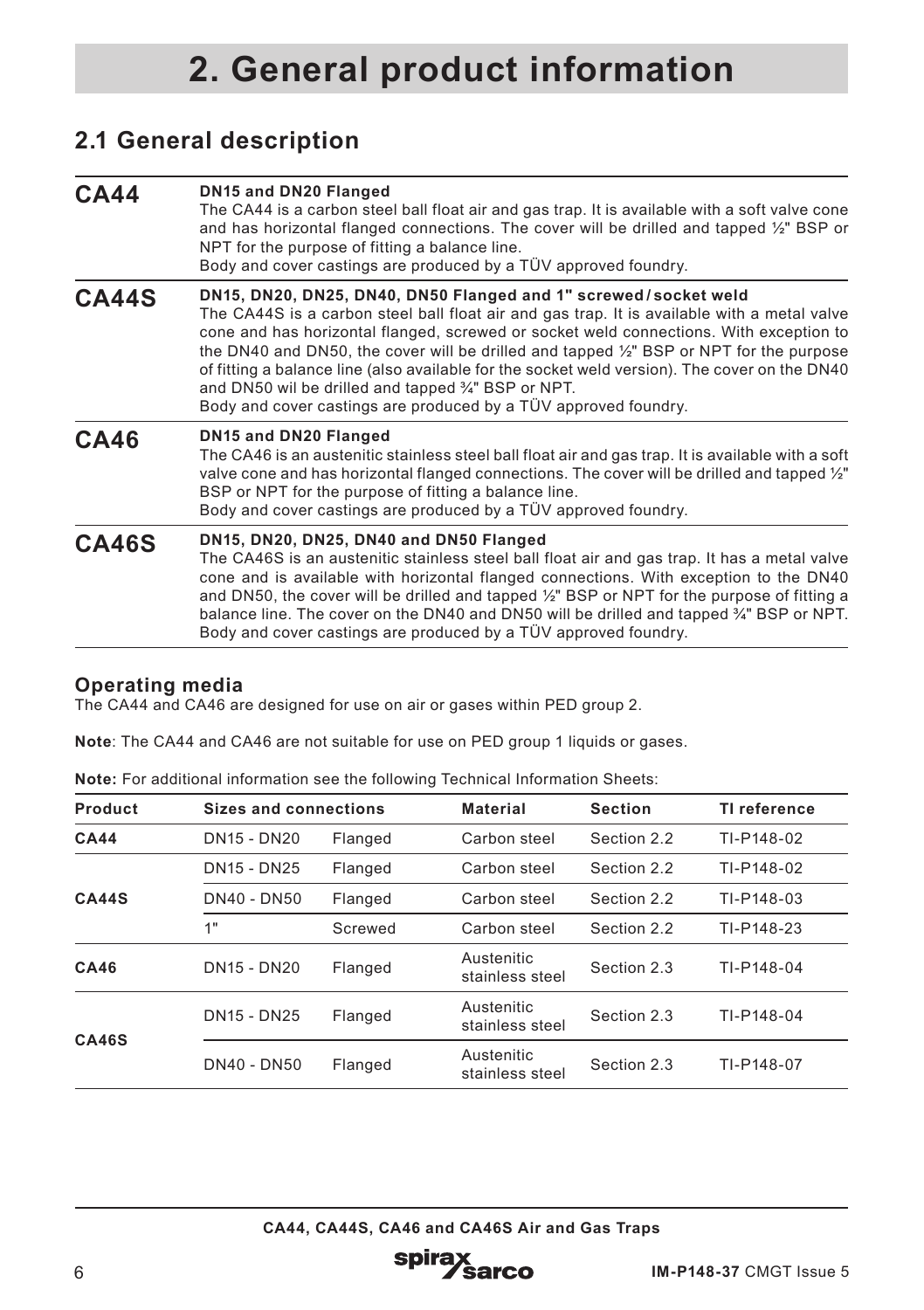## **2.2 CA44 and CA44S - Carbon steel**



### **2.2.1 Sizes and pipe connections**

#### **CA44**

DN15 and DN20 flanged

#### **CA44S**

1" screwed BSP or NPT with BSP or NPT balance line. 1" socket weld BS 3799 class 3000 with NPT or socket weld balance line. DN15, DN20, DN25, DN40 and DN50 flanged

Standard flanges are EN 1092 PN40 with DIN face-to-face dimensions and BS 1560 class ASME 150, ASME 300 and JIS/KS 20K with extended face-to-face dimensions.

On request ASME 150 and ASME 300 flanges with drilled and tapped bolt holes with DIN face-to-face dimensions can be provided. PN and JIS/KS flanges will be provided with BSP balance line and ASME flanges with an NPT balance line.

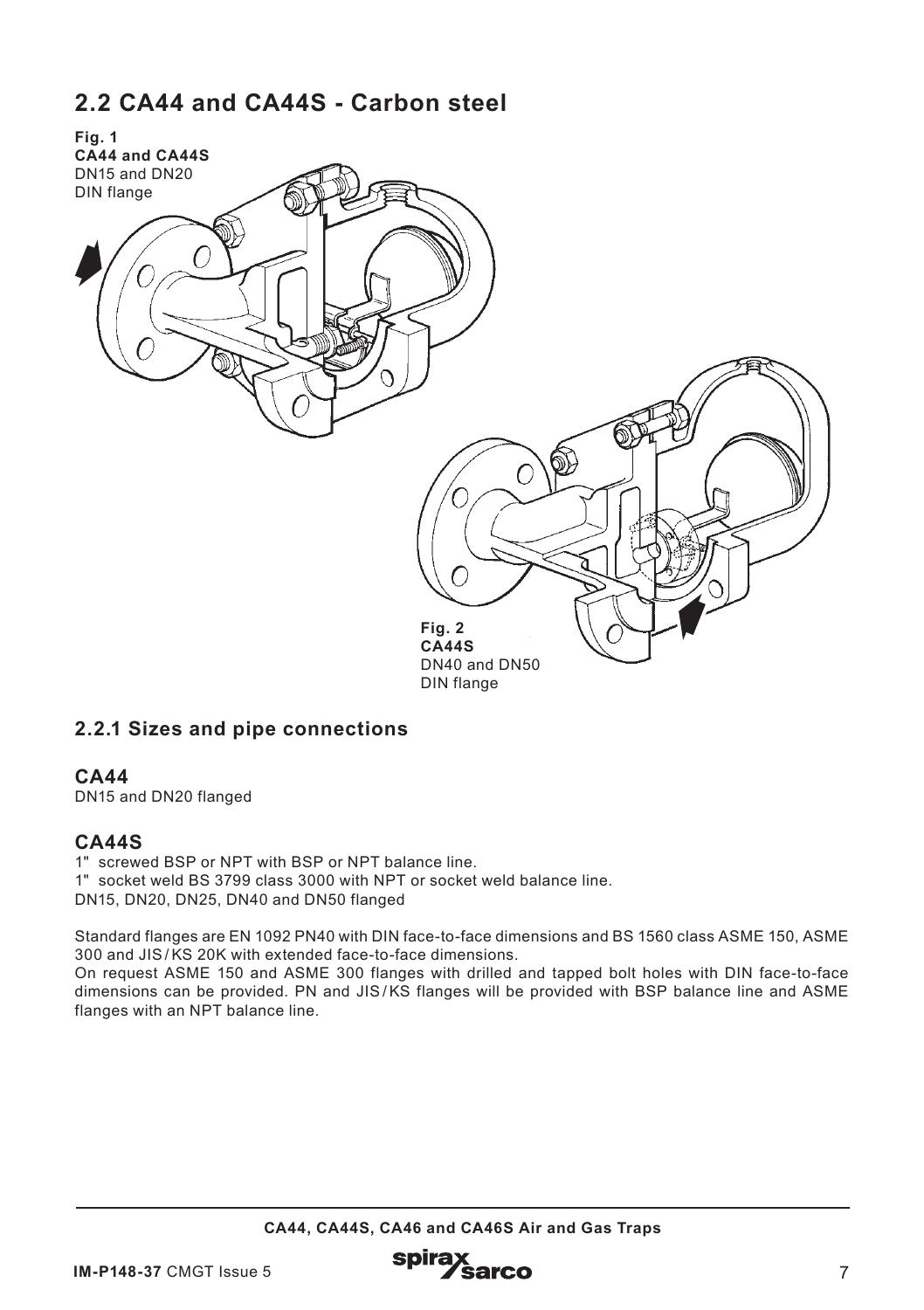### **2.2.2 Pressure / temperature limits**



The product **must not** be used in this region.

**A** - **B** Flanged EN 1092 PN40, ASME 300, screwed and socket weld

- **A C** Flanged JIS/KS 20K
- **A D** Flanged ASME 150

|            | Maximum body design conditions                          |                   |                       | <b>PN40</b>            |
|------------|---------------------------------------------------------|-------------------|-----------------------|------------------------|
| <b>PMA</b> | Maximum allowable pressure                              | 40 bar q          | $(580 \text{ psi g})$ |                        |
| TMA        | Maximum allowable temperature                           | 400 °C            | (752 °F)              |                        |
| <b>PMO</b> | Maximum operating pressure                              | 40 bar q          | (580 psi g)           |                        |
| TMO        | Maximum operating temperature                           | 400 °C            | (752 °F)              |                        |
| ΔPMX       | Maximum differential pressure                           | 32 bar q          | $(464 \text{ psi g})$ |                        |
|            |                                                         |                   | 0 °C                  | (32 °F)                |
|            | Minimum operating temperature                           | Screwed           | 60 bar q              | (870 psi g)            |
|            |                                                         | Socket weld       | 60 bar q              | (870 psi g)            |
|            |                                                         | <b>PN40</b>       | 60 bar q              | (870 psi g)            |
|            |                                                         | <b>ASME 300</b>   | 60 bar q              | (870 psi g)            |
|            | Designed for a maximum cold hydraulic test pressure of: | <b>ASME 150</b>   | 30 bar q              | $(435 \text{ psi } g)$ |
|            |                                                         | <b>JIS/KS 20K</b> | 60 bar q              | (870 psi g)            |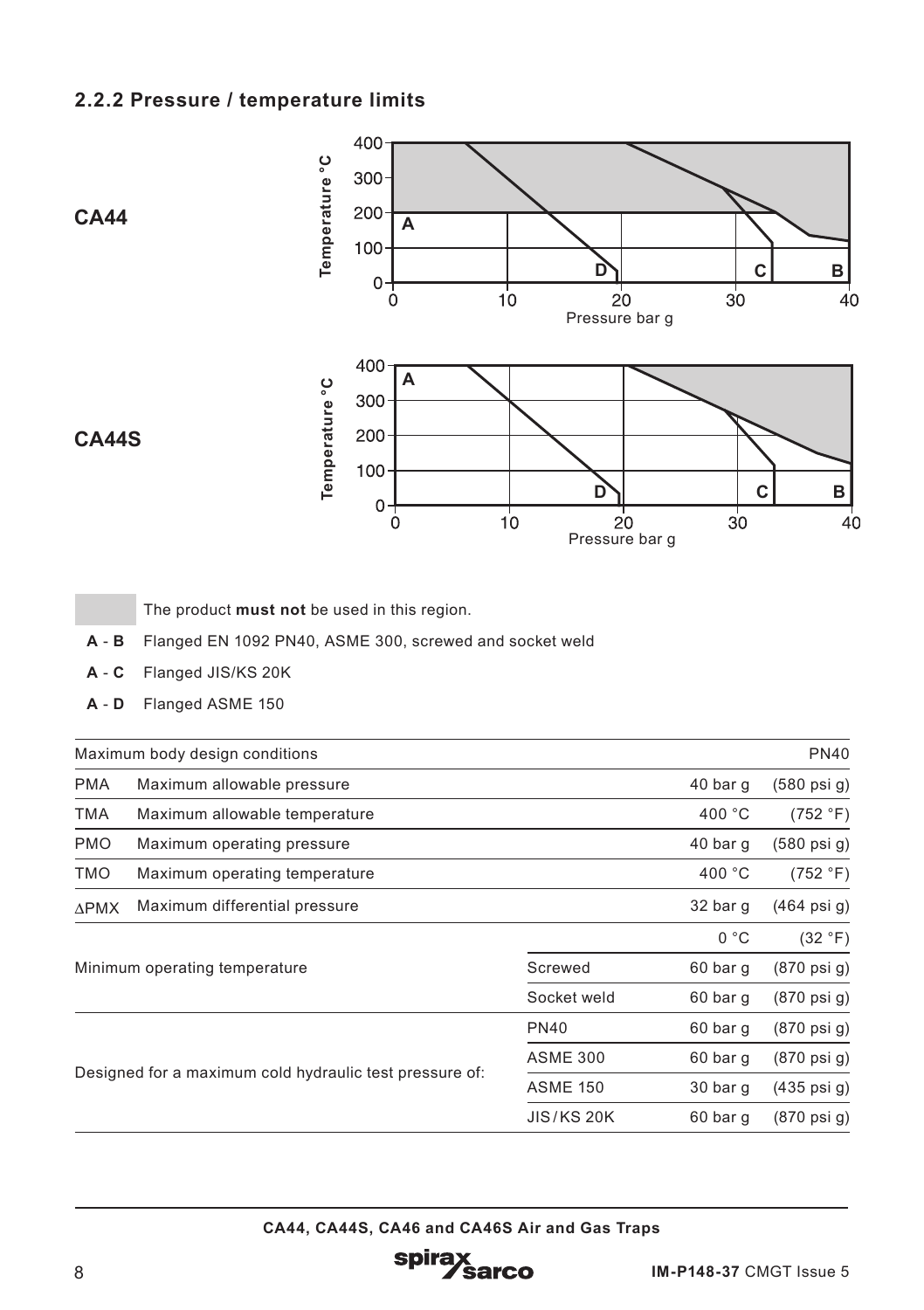#### **Δ PMX - Maximum differential pressure**

|           | <b>Specific gravity</b> |                                         |      |          |      |          |      |                   |      |          |  |
|-----------|-------------------------|-----------------------------------------|------|----------|------|----------|------|-------------------|------|----------|--|
| Trap      |                         | 1.0                                     |      | 0.9      |      | 0.8      |      | 0.7               |      | 0.6      |  |
|           |                         | Maximum differential pressure bar (psi) |      |          |      |          |      |                   |      |          |  |
| CA44-32   | 32.0                    | (464.00)                                | 32.0 | (464.00) | 29.0 | (420.50) | 20.0 | (290.00)          | 12.0 | (174.00) |  |
| CA44S-4.5 | 4.5                     | (65.25)                                 | 4.5  | (65.25)  | 4.5  | (65.25)  | 3.4  | (49.30)           | 2.0  | (29.00)  |  |
| CA44S-10  | 10.0                    | (145.00)                                | 9.5  | (137.75) | 6.8  | (98.60)  | 5.5  | (79.75)           | 3.4  | (49.30)  |  |
| CA44S-14  | 14.0                    | (203.00)                                | 14.0 | (203.00) | 11.0 | (159.50) | 8.0  | (116.00)          | 5.0  | (72.50)  |  |
| CA44S-21  | 21.0                    | (304.50)                                | 19.0 | (275.50) | 15.0 | (217.50) |      | $10.0$ $(145.00)$ | 6.5  | (94.25)  |  |
| CA44S-32  | 32.0                    | (464.00)                                | 30.0 | (435.00) | 23.0 | (333.50) | 16.5 | (239.25)          | 10.0 | (145.00) |  |

Depending on the specific gravity of the liquid being drained.

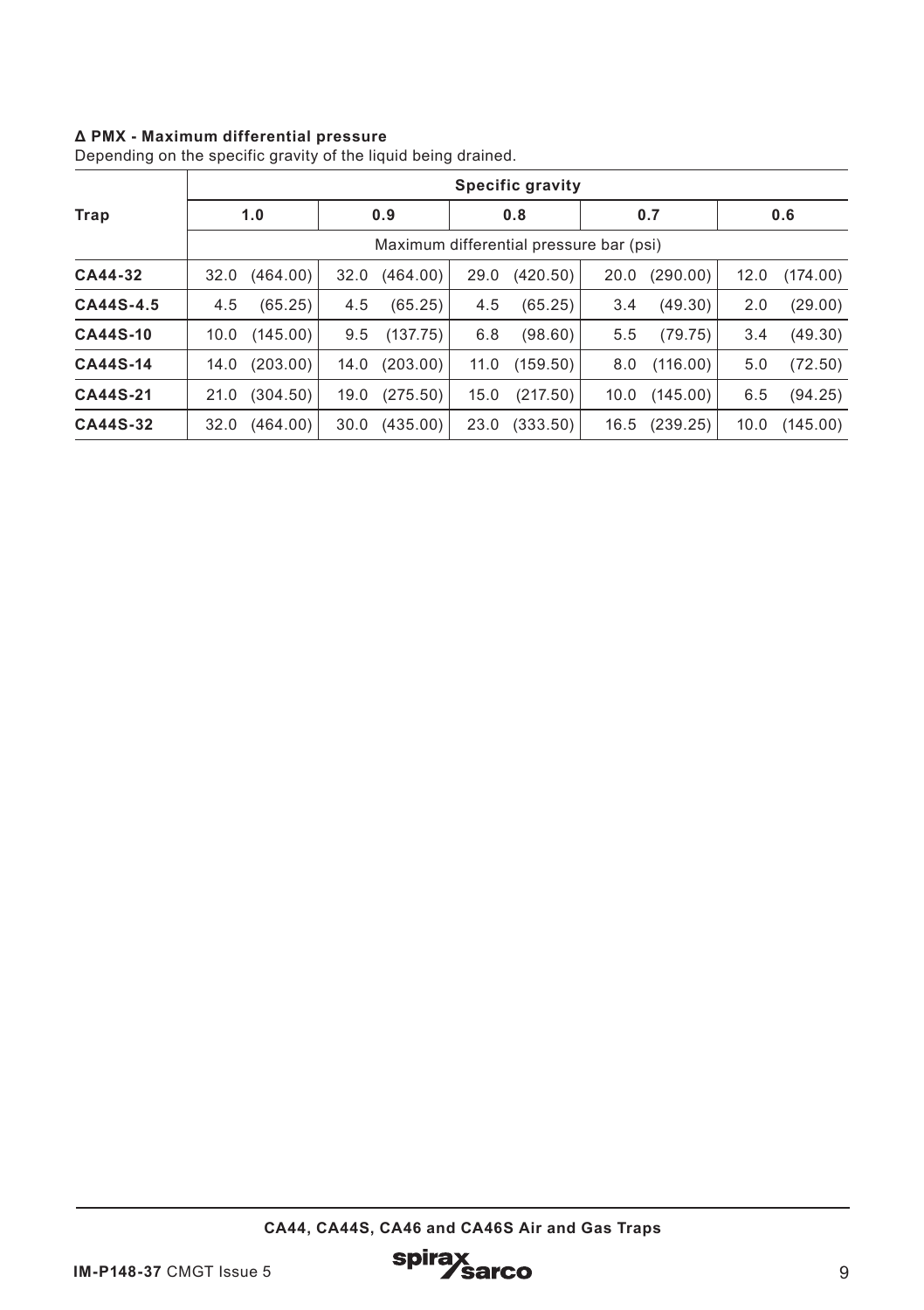## **2.3 CA46 and CA46S - Austenitic stainless steel**



## **2.3.1 Sizes and pipe connections**

### **CA46**

DN15 and DN20 flanged

### **CA46S**

DN15, DN20, DN25, DN40 and DN50 flanged

Standard flanges are EN 1092 PN40 with DIN face-to-face dimensions and BS 1560 class ASME 150 and ASME 300 and JIS/KS 20K with drilled and tapped bolt holes with DIN face-to-face dimensions. PN and JIS/KS flanges will be provided with BSP balance line and ASME flanges with an NPT balance line.

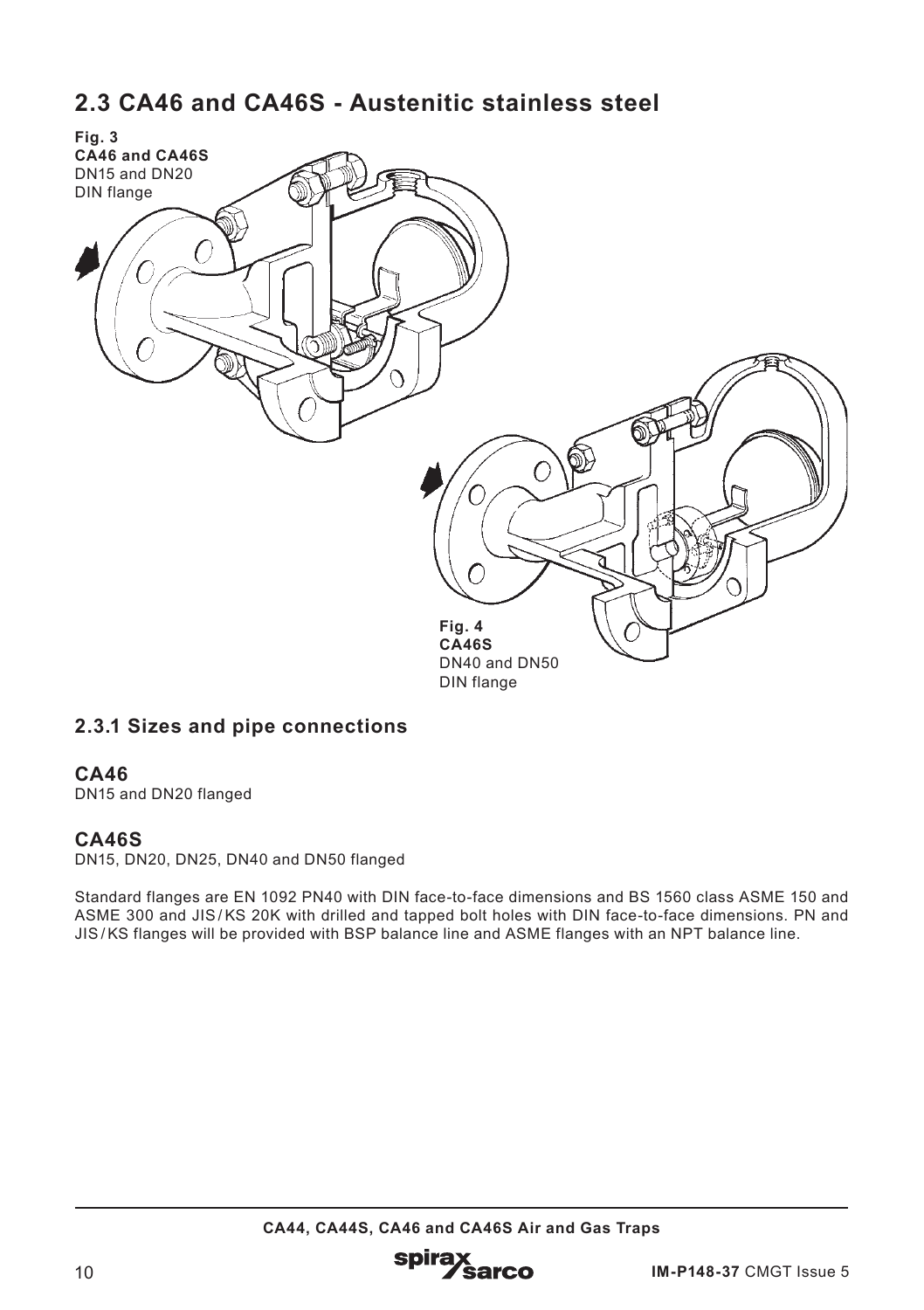### **2.3.2 Pressure / temperature limits - CA46**



The product **must not** be used in this region.

**A** - **B** Flanged EN 1092 PN40 and ASME 300

**A** - **C** Flanged ASME 150 (DN15, DN20 and DN25 only) and JIS/KS 20K

**A** - **D** Flanged ASME 150 (DN40 and DN50 only)

|                 | Maximum body design conditions                          |                   |                       | <b>PN40</b>            |  |  |
|-----------------|---------------------------------------------------------|-------------------|-----------------------|------------------------|--|--|
| <b>PMA</b>      | Maximum allowable pressure                              |                   | 40 bar q              | $(580 \text{ psi g})$  |  |  |
| <b>TMA</b>      | Maximum allowable temperature                           |                   | 400 °C                | (752 °F)               |  |  |
| <b>PMO</b>      | 40 bar q<br>Maximum operating pressure                  |                   |                       |                        |  |  |
| <b>TMO</b>      | Maximum operating temperature                           | 400 °C            | (752 °F)              |                        |  |  |
| $\triangle$ PMX | Maximum differential pressure                           | 32 bar q          | $(464 \text{ psi g})$ |                        |  |  |
|                 | Minimum operating temperature                           | 0 °C              |                       |                        |  |  |
|                 |                                                         | <b>PN40</b>       | 60 bar q              | $(870 \text{ psi } q)$ |  |  |
|                 |                                                         | <b>ASME 300</b>   | 60 bar q              | $(870 \text{ psi } q)$ |  |  |
|                 | Designed for a maximum cold hydraulic test pressure of: | <b>ASME 150</b>   | 30 bar q              | $(435 \text{ psi g})$  |  |  |
|                 |                                                         | <b>JIS/KS 20K</b> |                       | 49 bar q (710.5 psi q) |  |  |

#### **Δ PMX - Maximum differential pressure**

Depending on the specific gravity of the liquid being drained.

|           | <b>Specific gravity</b>                 |          |      |          |      |          |      |          |      |          |  |
|-----------|-----------------------------------------|----------|------|----------|------|----------|------|----------|------|----------|--|
| Trap      |                                         | 1.0      |      | 0.9      |      | 0.8      |      | 0.7      |      | 0.6      |  |
|           | Maximum differential pressure bar (psi) |          |      |          |      |          |      |          |      |          |  |
| CA46-32   | 32.0                                    | (464.00) | 32.0 | (464.00) | 29.0 | (420.50) | 20.0 | (290.00) | 12.0 | (174.00) |  |
| CA46S-4.5 | 4.5                                     | (65.25)  | 4.5  | (65.25)  | 4.5  | (65.25)  | 3.4  | (49.30)  | 2.0  | (29.00)  |  |
| CA46S-10  | 10.0                                    | (145.00) | 9.5  | (137.75) | 6.8  | (98.60)  | 5.5  | (79.75)  | 3.4  | (49.30)  |  |
| CA46S-14  | 14.0                                    | (203.00) | 14.0 | (203.00) | 11.0 | (159.50) | 8.0  | (116.00) | 5.0  | (72.50)  |  |
| CA46S-21  | 21.0                                    | (304.50) | 19.0 | (275.50) | 15.0 | (217.50) | 10.0 | (145.00) | 6.5  | (94.25)  |  |
| CA46S-32  | 32.0                                    | (464.00) | 30.0 | (435.00) | 23.0 | (333.50) | 16.5 | (239.25) | 10.0 | (145.00) |  |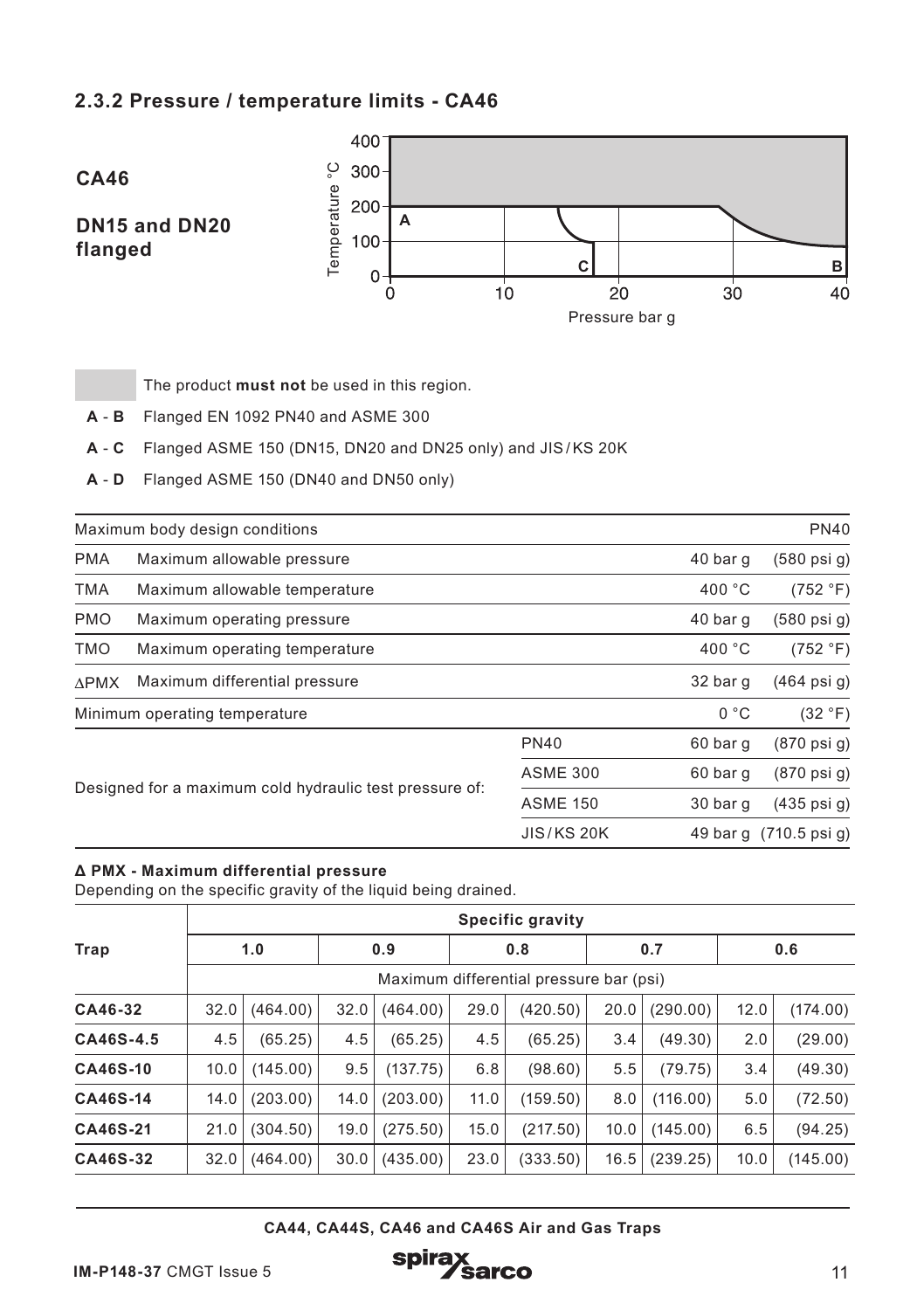### **2.3.3 Pressure / temperature limits - CA46S**



The product **must not** be used in this region.

- **A B** Flanged EN 1092 PN40 and ASME 300
- **A C** Flanged ASME 150 (DN15, DN20 and DN25 only) and JIS/KS 20K
- **A D** Flanged ASME 150 (DN40 and DN50 only)

|                 | Maximum body design conditions                                                           |                   |                        | <b>PN40</b>            |
|-----------------|------------------------------------------------------------------------------------------|-------------------|------------------------|------------------------|
| <b>PMA</b>      | Maximum allowable pressure                                                               |                   | 40 bar g               | $(580 \text{ psi g})$  |
| <b>TMA</b>      | Maximum allowable temperature                                                            |                   | 400 °C                 | (752 °F)               |
| <b>PMO</b>      | Maximum operating pressure                                                               | 40 bar q          | $(580 \text{ psi g})$  |                        |
| TMO             | Maximum operating temperature                                                            | 400 °C            | (752 °F)               |                        |
| $\triangle$ PMX | Maximum differential pressure                                                            | 32 bar q          | $(464 \text{ psi } q)$ |                        |
|                 |                                                                                          |                   | 0 °C                   | (32 °F)                |
|                 |                                                                                          | <b>PN40</b>       | 60 bar q               | $(870 \text{ psi } q)$ |
|                 |                                                                                          | <b>ASME 300</b>   | 60 bar q               | $(870 \text{ psi } q)$ |
|                 |                                                                                          | <b>ASME 150</b>   | 30 bar q               | $(435 \text{ psi } q)$ |
|                 | Minimum operating temperature<br>Designed for a maximum cold hydraulic test pressure of: | <b>JIS/KS 20K</b> |                        | 49 bar q (710.5 psi q) |
|                 |                                                                                          |                   |                        |                        |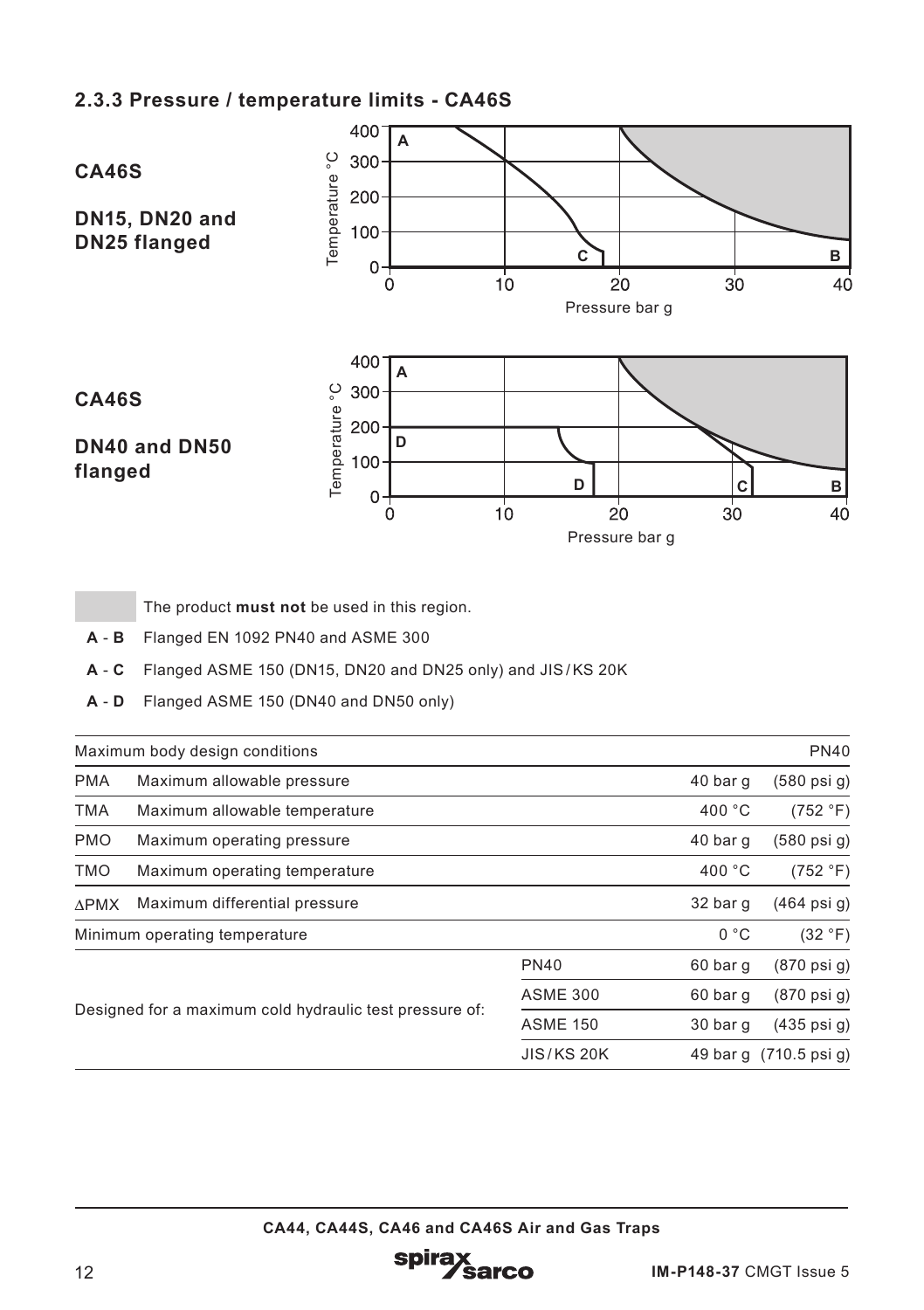#### **Δ PMX - Maximum differential pressure**

|           | <b>Specific gravity</b> |                                         |      |          |      |          |      |          |      |          |  |
|-----------|-------------------------|-----------------------------------------|------|----------|------|----------|------|----------|------|----------|--|
| Trap      |                         | 1.0                                     |      | 0.9      |      | 0.8      |      | 0.7      |      | 0.6      |  |
|           |                         | Maximum differential pressure bar (psi) |      |          |      |          |      |          |      |          |  |
| CA46S-4.5 | 4.5                     | (65.25)                                 | 4.5  | (65.25)  | 4.5  | (65.25)  | 3.4  | (49.30)  | 2.0  | (29.00)  |  |
| CA46S-10  | 10.0                    | (145.00)                                | 9.5  | (137.75) | 6.8  | (98.60)  | 5.5  | (79.75)  | 3.4  | (49.30)  |  |
| CA46S-14  | 14.0                    | (203.00)                                | 14.0 | (203.00) | 11.0 | (159.50) | 8.0  | (116.00) | 5.0  | (72.50)  |  |
| CA46S-21  | 21.0                    | (304.50)                                | 19.0 | (275.50) | 15.0 | (217.50) | 10.0 | (145.00) | 6.5  | (94.25)  |  |
| CA46S-32  | 32.0                    | (464.00)                                | 30.0 | (435.00) | 23.0 | (333.50) | 16.5 | (239.25) | 10.0 | (145.00) |  |

Depending on the specific gravity of the liquid being drained.

**IM-P148-37 CMGT Issue 5 13**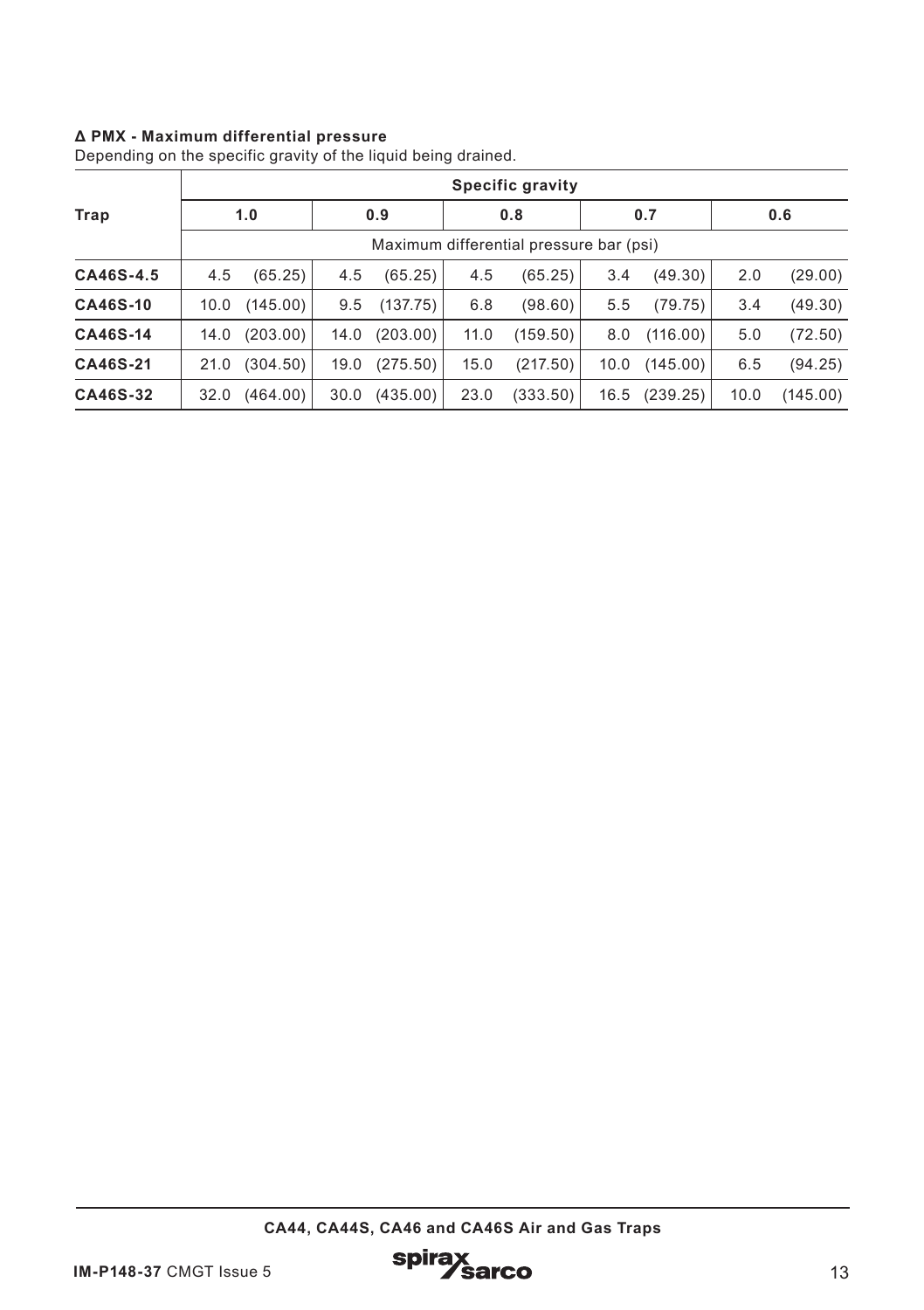# **3. Installation**

Note: Before actioning any installation observe the 'Safety information' in Section 1.

Referring to the Installation and Maintenance Instructions, name-plate and Technical Information Sheet, check that the product is suitable for the intended installation:

- **3.1** Check materials, pressure and temperature and their maximum values. If the maximum operating limit of the product is lower than that of the system in which it is being fitted, ensure that a safety device is included in the system to prevent overpressurisation.
- **3.2** Determine the correct installation situation and the direction of fluid flow.
- **3.3** Remove protective covers from all connections.
- **3.4** The trap should be fitted in the horizontal plane with the inlet at the top so that the float mechanism is free to rise and fall in a vertical plane.

The trap must be fitted below what it is draining. Point the arrow on the name-plate downwards. One of the advantages of the float trap for draining air systems is that no air bleed is required for satisfactory operation. However, because the trap has no air bleed it could under some circumstances become air or gas locked.

Make sure that the balance line is piped back to the upstream side.

A balance line is essential for the correct operation of this product.

For convenience of maintenance it is recommended that a union is fitted in the balance line near to the trap cover

**Note**: If the trap is to discharge to atmosphere ensure it is to a safe place, the discharging fluid may be at a temperature of 100 °C (212 °F).

# **4. Commissioning**

After installation or maintenance ensure that the system is fully functional. Carry out tests on any alarms or protective devices.

# **5. Operation**

The CA44(S) and CA46(S) float traps are continuous discharge traps, removing liquid from air and gas systems. As soon as liquid enters the main chamber of the trap, the float rises and the lever mechanism attached to it opens the main valve - keeping the system drained of liquid at all times. When air or gas arrives, the float drops and shuts the main valve tightly against the seat. The balance line is necessary to prevent the trap from becoming air locked. Float traps are renowned for their instantaneous load handling capability, clean tight shut-off and resistance to waterhammer and vibration.

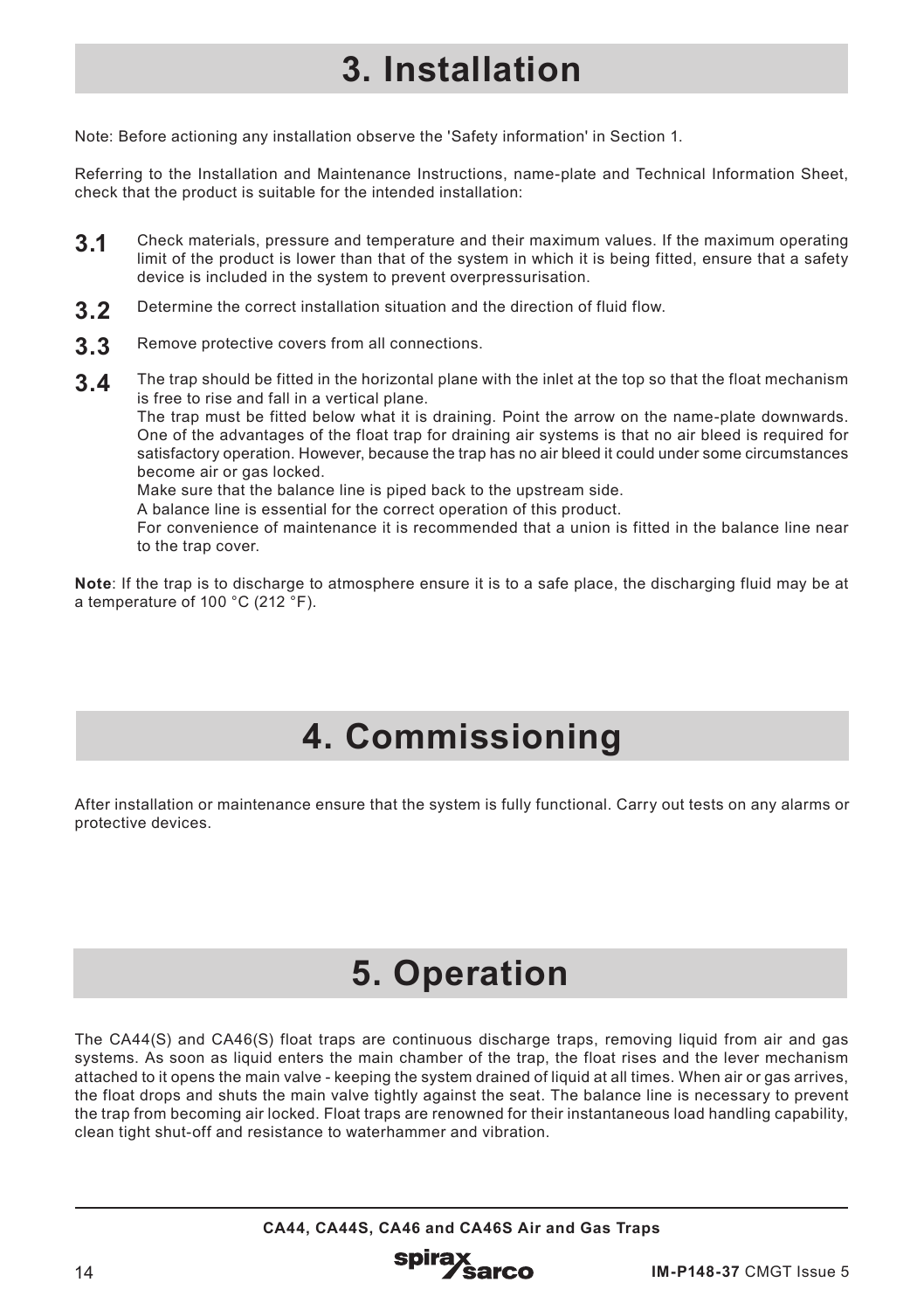

**Fig. 5 Installation with balance line arrangement**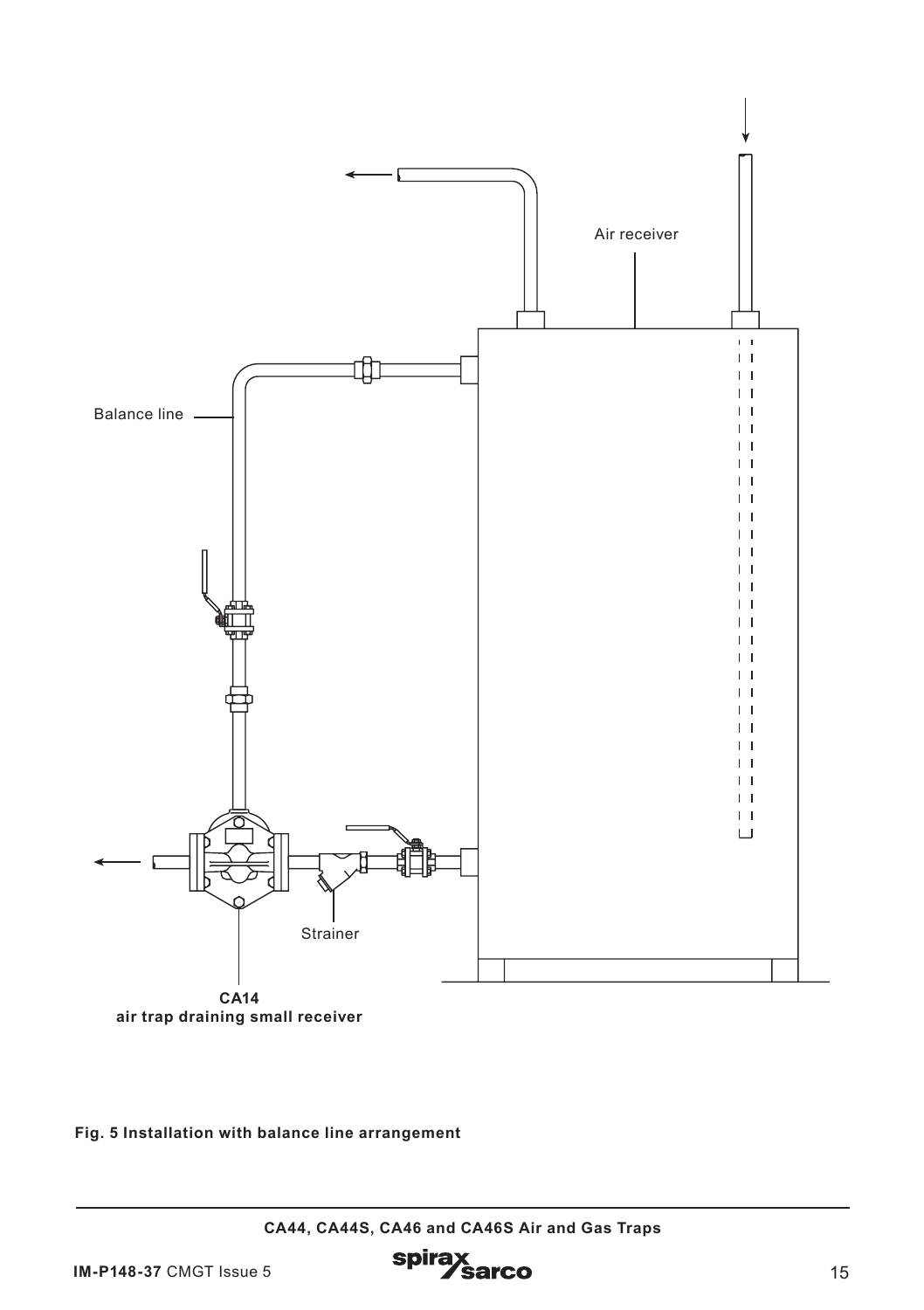# **6. Maintenance**

**Note: Before actioning any maintenance programme observe the 'Safety information' in Section 1.**

## **Warning**

The cover gasket and the main valve gasket (DN40 and DN50) contains a thin stainless steel support ring which may cause physical injury if not handled and disposed of carefully.

# **Servicing:**

- **-** With suitable isolation, repairs can be carried out with the trap in the pipeline.
- **-** When reassembling, make sure that all joint faces are clean and the dowel locates in the cover.

# **How to fit the main valve assembly (CA44S and CA46S):**

- Undo the cover bolts (2) and lift off the cover.
- **-** Remove the float assembly (8 + 9 CA44 and CA46 only) by extracting the pivot pin (16).
- **-** Remove the support (14), pivot frame (15) and the valve seat (5) by unscrewing the set screws (7).
- **-** Ensure seat/gasket faces are clean and dry.
- **-** Fit a new valve seat (5) into the body using a new gasket (6).
- **-** Attach the support frame (14) and pivot frame (15) to body with assembly set screws (7) but do not tighten.
- **-** Fit the float arm (8) to the pivot frame (15) using the pin (16) and by moving the complete assembly, centre the valve head (9) onto the seat orifice.
- **-** Tighten the assembly set screws (7) to the recommended torque (see Table 1).
- **-** Check the operation by raising and lowering the float (8) several times making sure that the valve head is centering properly on the seat (5).
- **-** Make sure that all joint faces are clean and refit the cover, ensuring the dowel locates in the cover, by using a new gasket (3) and apply a thin coating of an anti-seize compound to the cover bolts (2).
- **-** Tighten the cover bolts (2) uniformly to the recommended torques (see Table 1).
- **-** Open up the isolating valve slowly until the full system pressure is achieved.
- **-** Check for leaks.

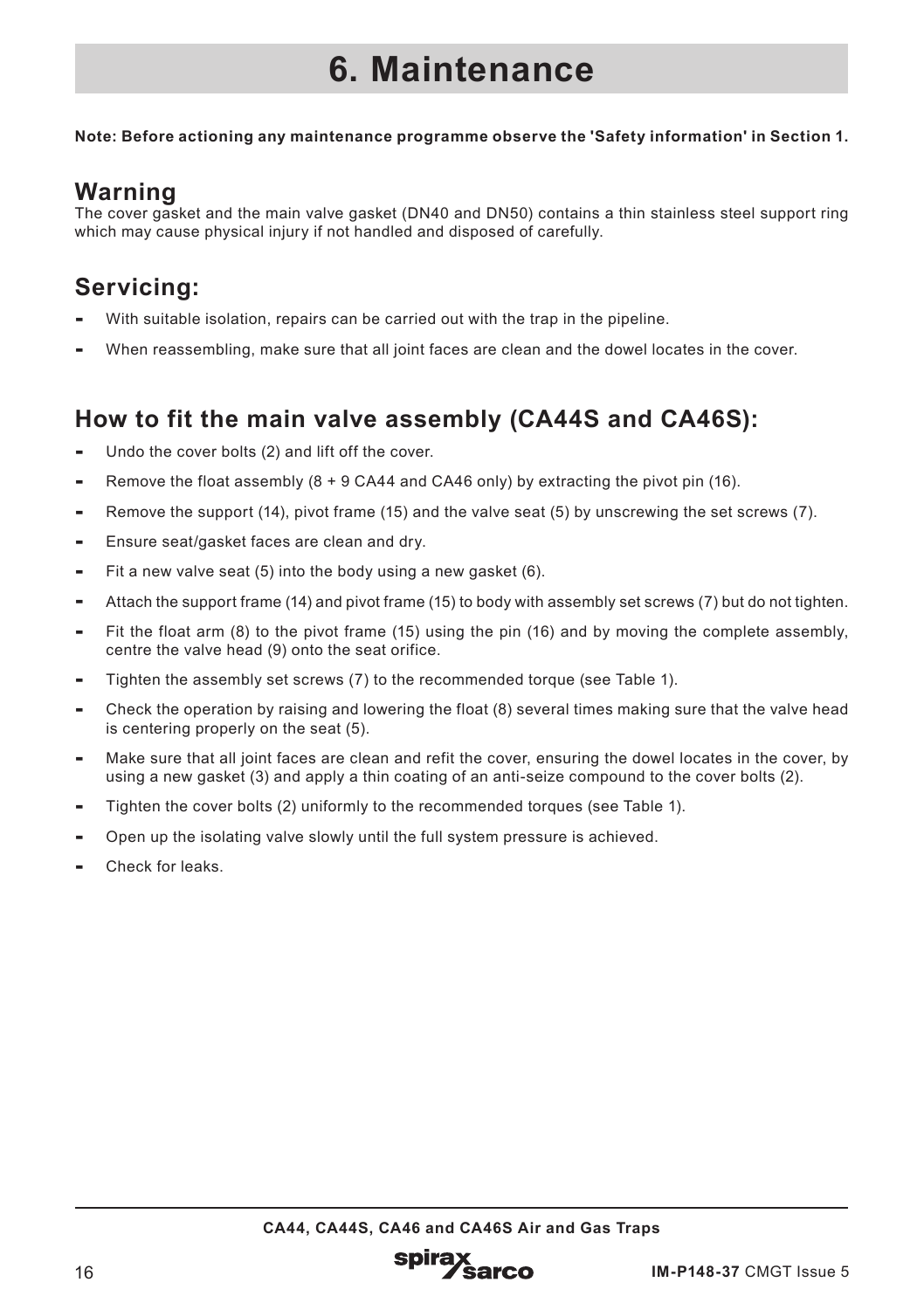

#### **Fig. 6 CA44S and CA46S DN40 and DN50**

Note: The trap shown is the DN40 and DN50 CA44S / CA46S. However the type of internals and the method of maintenance is no different from that used in the smaller sizes of CA44(S) and CA46 (S).

#### **For Recommended tightening torques, see next page**

**CA44, CA44S, CA46 and CA46S Air and Gas Traps**

**IM-P148-37** CMGT Issue 5 17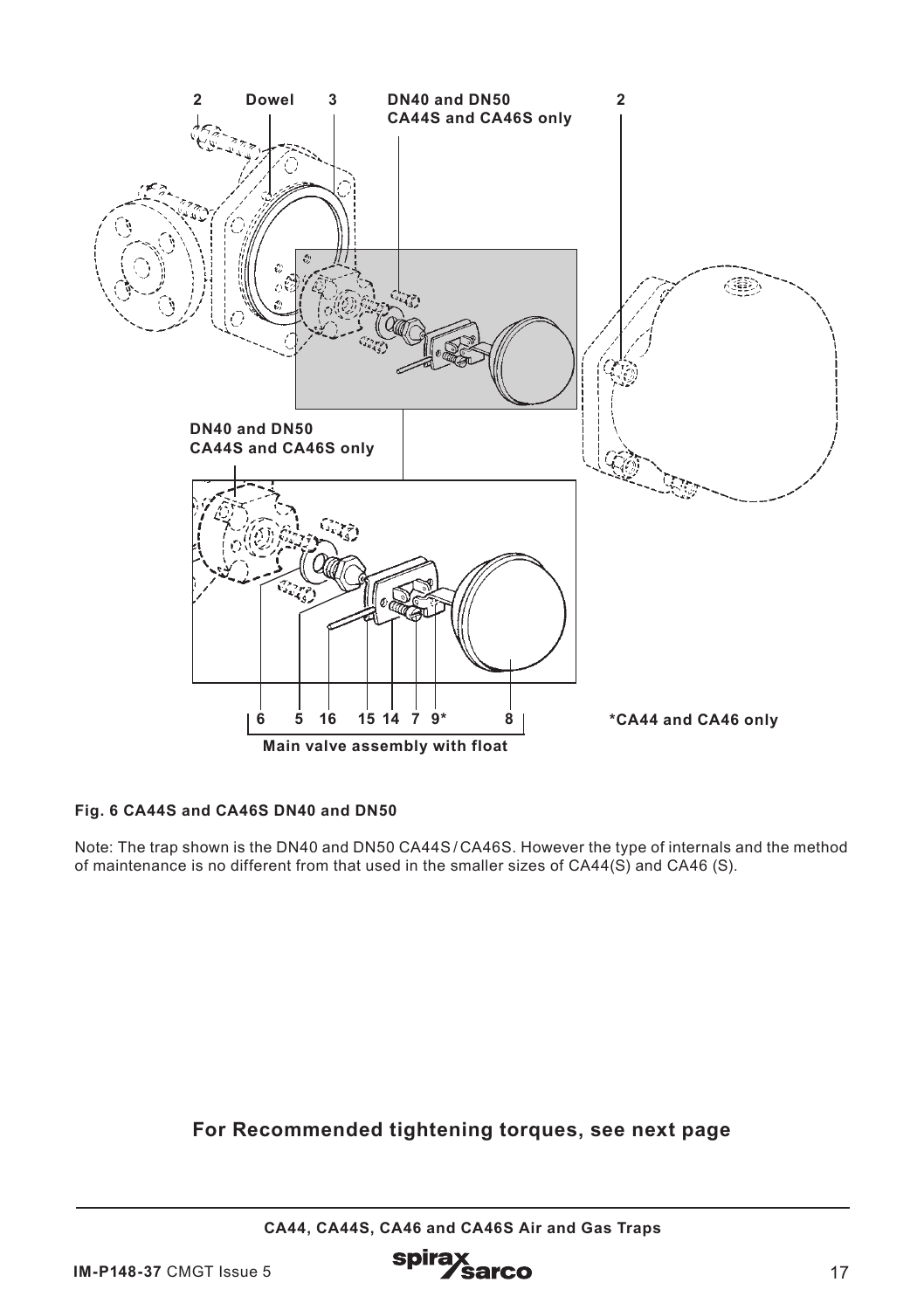# **How to fit valve cone (CA44 and CA46):**

- **-** Withdraw the pivot pin (6) to release the float and lever. Push out the soft valve cone (9) and replace with a new one.
- **-** Reassemble the float and lever into the pivot frame (15) and replace the pin (16).
- **-** Check the operation by raising and lowering the float (8) several times making sure that the valve head is centering properly on the seat (5).
- **-** Make sure that all joint faces are clean and refit the cover, ensuring the dowel locates in the cover, by using a new gasket (3) and apply a thin coating of an anti-seize compound to the cover bolts (2).
- **-** Tighten the cover bolts (2) uniformly to the recommended torques (see Table 1).
- **-** Open up the isolating valve slowly until the full system pressure is achieved.
- **-** Check for leaks.

## **Table 1 Recommended tightening torques**

| Item | Size                                 |            | ⊷<br>or<br>mm        | $N$ m       | (lbf ft)      |
|------|--------------------------------------|------------|----------------------|-------------|---------------|
|      | DN <sub>15</sub> to DN <sub>25</sub> | 17 A/F     | M <sub>10</sub> x 60 | $19 - 22$   | $(14 - 16)$   |
| 2    | <b>DN40</b>                          | 24 A/F     | M <sub>16</sub> x 85 | $60 - 66$   | $(44 - 48)$   |
|      | DN50 (CA44S and CA46S)               | 24 A/F     | M <sub>16</sub> x 85 | $80 - 88$   | $(56 - 65)$   |
| 5    |                                      | 17 A/F     | $M12 \times 8$       | $50 - 55$   | $(37 - 40)$   |
| 7    |                                      | Cheesehead | M <sub>5</sub> x 20  | $2.5 - 2.8$ | $(1.8 - 2.1)$ |
| 19   | <b>DN40</b>                          | 10 A/F     | M6 x 20              | $10 - 12$   | $(7 - 9)$     |
|      | <b>DN50</b>                          | 13 A/F     | M8 x 20              | $20 - 24$   | $(15 - 17)$   |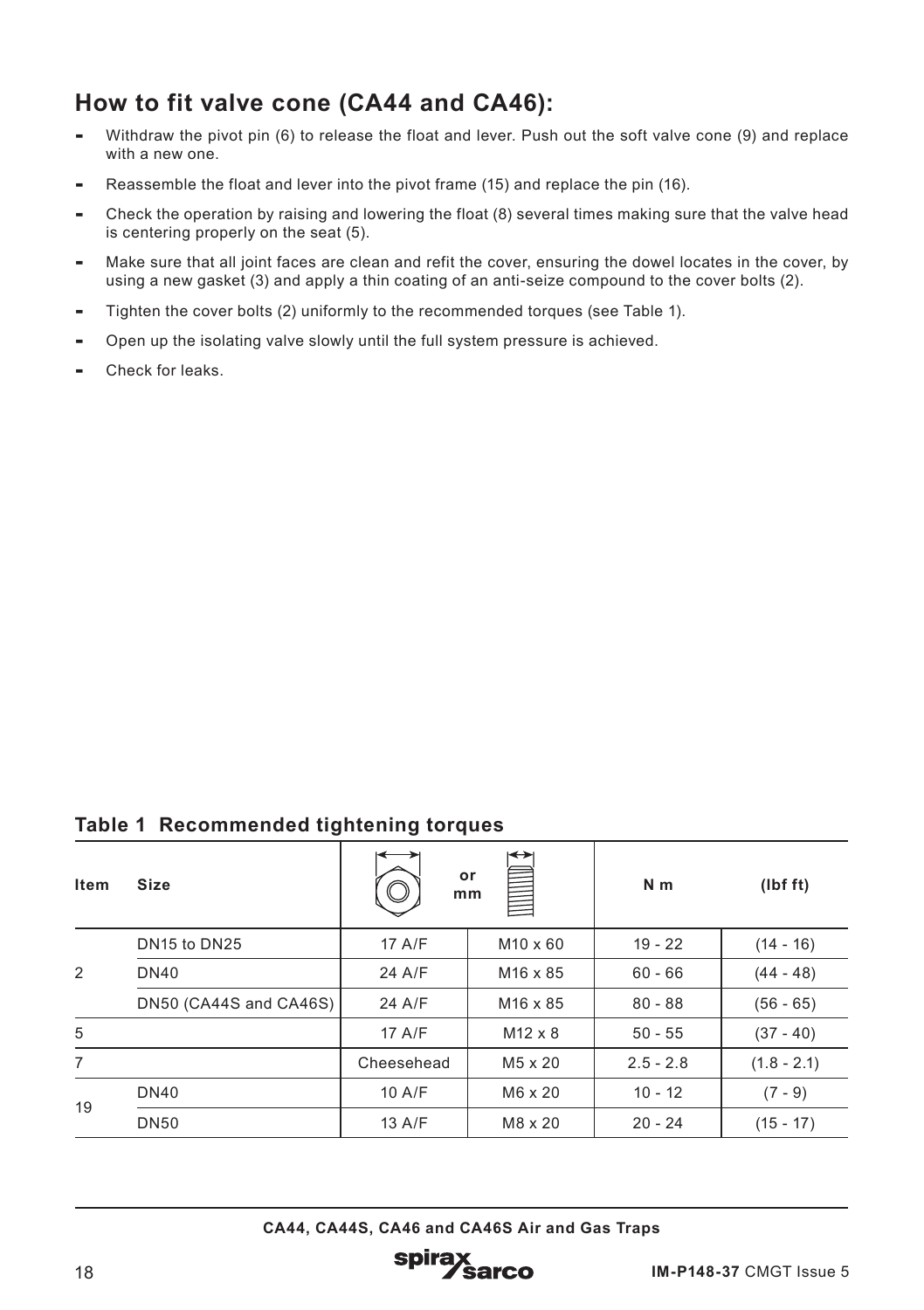

#### **Fig. 7 CA44S and CA46S DN40 and DN50**

Note: The trap shown is the DN40 and DN50 CA44S / CA46S. However the type of internals and the method of maintenance is no different from that used in the smaller sizes of CA44(S) and CA46 (S).